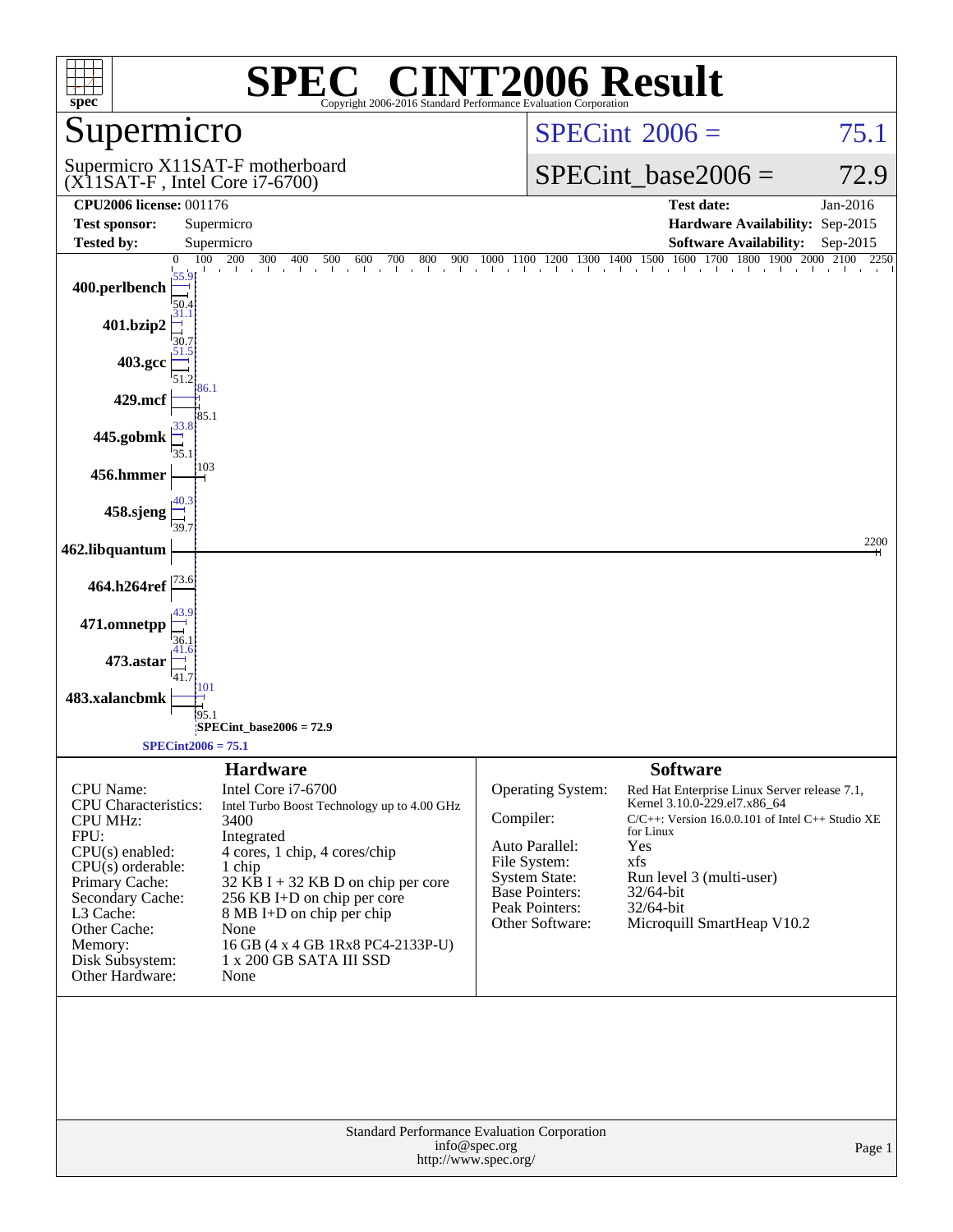

### Supermicro

(X11SAT-F , Intel Core i7-6700) Supermicro X11SAT-F motherboard  $SPECint2006 = 75.1$  $SPECint2006 = 75.1$ 

### SPECint base2006 =  $72.9$

**[CPU2006 license:](http://www.spec.org/auto/cpu2006/Docs/result-fields.html#CPU2006license)** 001176 **[Test date:](http://www.spec.org/auto/cpu2006/Docs/result-fields.html#Testdate)** Jan-2016 **[Test sponsor:](http://www.spec.org/auto/cpu2006/Docs/result-fields.html#Testsponsor)** Supermicro **[Hardware Availability:](http://www.spec.org/auto/cpu2006/Docs/result-fields.html#HardwareAvailability)** Sep-2015 **[Tested by:](http://www.spec.org/auto/cpu2006/Docs/result-fields.html#Testedby)** Supermicro **Supermicro [Software Availability:](http://www.spec.org/auto/cpu2006/Docs/result-fields.html#SoftwareAvailability)** Sep-2015

#### **[Results Table](http://www.spec.org/auto/cpu2006/Docs/result-fields.html#ResultsTable)**

|                                                                                                          | <b>Base</b>    |              |                |       |                |       | <b>Peak</b>    |              |                |              |                |              |
|----------------------------------------------------------------------------------------------------------|----------------|--------------|----------------|-------|----------------|-------|----------------|--------------|----------------|--------------|----------------|--------------|
| <b>Benchmark</b>                                                                                         | <b>Seconds</b> | <b>Ratio</b> | <b>Seconds</b> | Ratio | <b>Seconds</b> | Ratio | <b>Seconds</b> | <b>Ratio</b> | <b>Seconds</b> | <b>Ratio</b> | <b>Seconds</b> | <b>Ratio</b> |
| $ 400.\text{perlbench}$                                                                                  | 194            | 50.5         | 194            | 50.4  | 194            | 50.4  | 174            | 56.1         | <u>175</u>     | 55.9         | 175            | 55.8         |
| 401.bzip2                                                                                                | 313            | 30.8         | 314            | 30.7  | 315            | 30.6  | 311            | 31.1         | 310            | <u>31.1</u>  | 310            | 31.1         |
| $403.\text{gcc}$                                                                                         | 157            | 51.2         | 157            | 51.2  | 157            | 51.2  | 157            | 51.3         | 156            | 51.6         | 156            | 51.5         |
| $429$ mcf                                                                                                | 107            | 85.1         | 107            | 85.3  | 108            | 84.5  | 106            | 85.8         | 105            | 86.8         | <b>106</b>     | 86.1         |
| $445$ .gobmk                                                                                             | 299            | 35.1         | 299            | 35.1  | <u> 299</u>    | 35.1  | <b>310</b>     | 33.8         | 310            | 33.8         | 311            | 33.8         |
| $456.$ hmmer                                                                                             | 90.7           | 103          | 90.8           | 103   | 90.7           | 103   | 90.7           | 103          | 90.8           | 103          | 90.7           | 103          |
| $458$ .sjeng                                                                                             | 305            | 39.7         | 305            | 39.7  | 305            | 39.6  | 301            | 40.3         | 301            | 40.3         | 301            | 40.3         |
| 462.libquantum                                                                                           | 9.37           | 2210         | 9.43           | 2200  | 9.43           | 2200  | 9.37           | 2210         | 9.43           | 2200         | 9.43           | 2200         |
| 464.h264ref                                                                                              | 300            | 73.7         | 301            | 73.5  | 301            | 73.6  | 300            | 73.7         | 301            | 73.5         | 301            | 73.6         |
| $ 471$ .omnetpp                                                                                          | 173            | 36.1         | 173            | 36.1  | 172            | 36.3  | 143            | 43.7         | 142            | 43.9         | 142            | 43.9         |
| $473$ . astar                                                                                            | 168            | 41.8         | 169            | 41.6  | 168            | 41.7  | 170            | 41.2         | 169            | 41.6         | 169            | 41.6         |
| 483.xalancbmk                                                                                            | 72.6           | 95.1         | 72.5           | 95.2  | 72.7           | 94.9  | 68.4           | 101          | 68.5           | 101          | 68.2           | 101          |
| Results appear in the order in which they were run. Bold underlined text indicates a median measurement. |                |              |                |       |                |       |                |              |                |              |                |              |

### **[Submit Notes](http://www.spec.org/auto/cpu2006/Docs/result-fields.html#SubmitNotes)**

The config file option 'submit' was used.

### **[Operating System Notes](http://www.spec.org/auto/cpu2006/Docs/result-fields.html#OperatingSystemNotes)**

Stack size set to unlimited using "ulimit -s unlimited"

#### **[Platform Notes](http://www.spec.org/auto/cpu2006/Docs/result-fields.html#PlatformNotes)**

 As tested, the system used a Supermicro CSE-732D4-903B chassis. The chassis is configured with a PWS-903-PQ power supply, 1 SNK-P0046A4 heatsink, as well as 1 FAN-0124L4 chassis fan. BIOS Settings: Hyper-threading = Disabled Sysinfo program /usr/cpu2006/config/sysinfo.rev6914 \$Rev: 6914 \$ \$Date:: 2014-06-25 #\$ e3fbb8667b5a285932ceab81e28219e1 running on X11SAT-01 Sat Jan 2 16:55:21 2016 This section contains SUT (System Under Test) info as seen by some common utilities. To remove or add to this section, see:

<http://www.spec.org/cpu2006/Docs/config.html#sysinfo>

 From /proc/cpuinfo model name : Intel(R) Core(TM) i7-6700 CPU @ 3.40GHz 1 "physical id"s (chips) 4 "processors" cores, siblings (Caution: counting these is hw and system dependent. The following excerpts from /proc/cpuinfo might not be reliable. Use with Continued on next page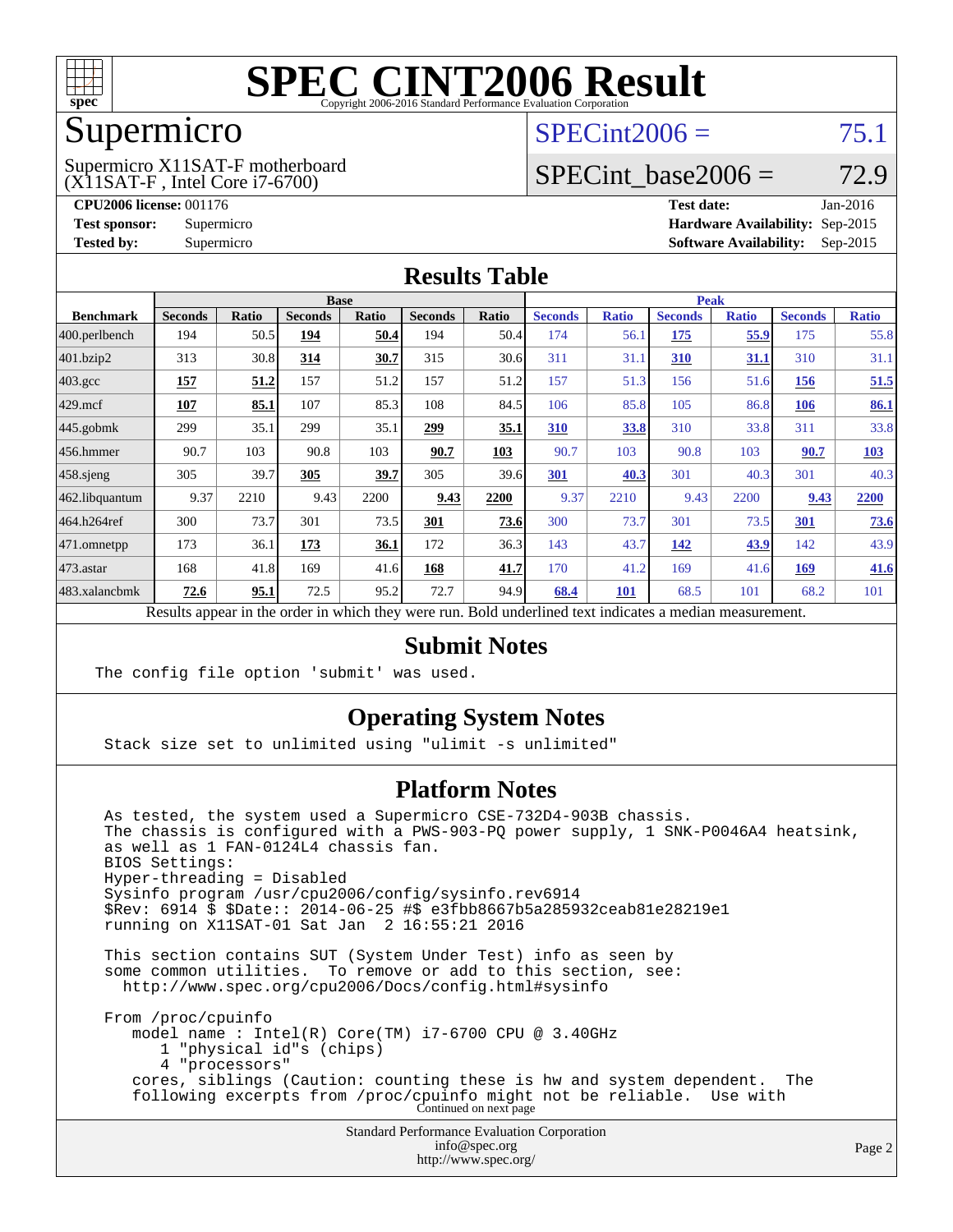

### Supermicro

(X11SAT-F , Intel Core i7-6700) Supermicro X11SAT-F motherboard  $SPECint2006 = 75.1$  $SPECint2006 = 75.1$ 

SPECint base2006 =  $72.9$ 

**[CPU2006 license:](http://www.spec.org/auto/cpu2006/Docs/result-fields.html#CPU2006license)** 001176 **[Test date:](http://www.spec.org/auto/cpu2006/Docs/result-fields.html#Testdate)** Jan-2016 **[Test sponsor:](http://www.spec.org/auto/cpu2006/Docs/result-fields.html#Testsponsor)** Supermicro **[Hardware Availability:](http://www.spec.org/auto/cpu2006/Docs/result-fields.html#HardwareAvailability)** Sep-2015 **[Tested by:](http://www.spec.org/auto/cpu2006/Docs/result-fields.html#Testedby)** Supermicro **Supermicro [Software Availability:](http://www.spec.org/auto/cpu2006/Docs/result-fields.html#SoftwareAvailability)** Sep-2015

#### **[Platform Notes \(Continued\)](http://www.spec.org/auto/cpu2006/Docs/result-fields.html#PlatformNotes)**

 caution.) cpu cores : 4 siblings : 4 physical 0: cores 0 1 2 3 cache size : 8192 KB From /proc/meminfo MemTotal: 16248396 kB HugePages\_Total: 0<br>Hugepagesize: 2048 kB Hugepagesize: From /etc/\*release\* /etc/\*version\* os-release: NAME="Red Hat Enterprise Linux Server" VERSION="7.1 (Maipo)" ID="rhel" ID\_LIKE="fedora" VERSION\_ID="7.1" PRETTY\_NAME="Red Hat Enterprise Linux Server 7.1 (Maipo)" ANSI\_COLOR="0;31" CPE\_NAME="cpe:/o:redhat:enterprise\_linux:7.1:GA:server" redhat-release: Red Hat Enterprise Linux Server release 7.1 (Maipo) system-release: Red Hat Enterprise Linux Server release 7.1 (Maipo) system-release-cpe: cpe:/o:redhat:enterprise\_linux:7.1:ga:server uname -a: Linux X11SAT-01 3.10.0-229.el7.x86\_64 #1 SMP Thu Jan 29 18:37:38 EST 2015 x86\_64 x86\_64 x86\_64 GNU/Linux run-level 3 Jan 2 16:54 SPEC is set to: /usr/cpu2006 Filesystem Type Size Used Avail Use% Mounted on /dev/sda2 xfs 183G 45G 139G 25% / Additional information from dmidecode: Warning: Use caution when you interpret this section. The 'dmidecode' program reads system data which is "intended to allow hardware to be accurately determined", but the intent may not be met, as there are frequent changes to hardware, firmware, and the "DMTF SMBIOS" standard. BIOS American Megatrends Inc. 1.0 12/18/2015 Memory: 4x Micron 8ATF51264AZ-2G1A2 4 GB 1 rank 2133 MHz (End of data from sysinfo program)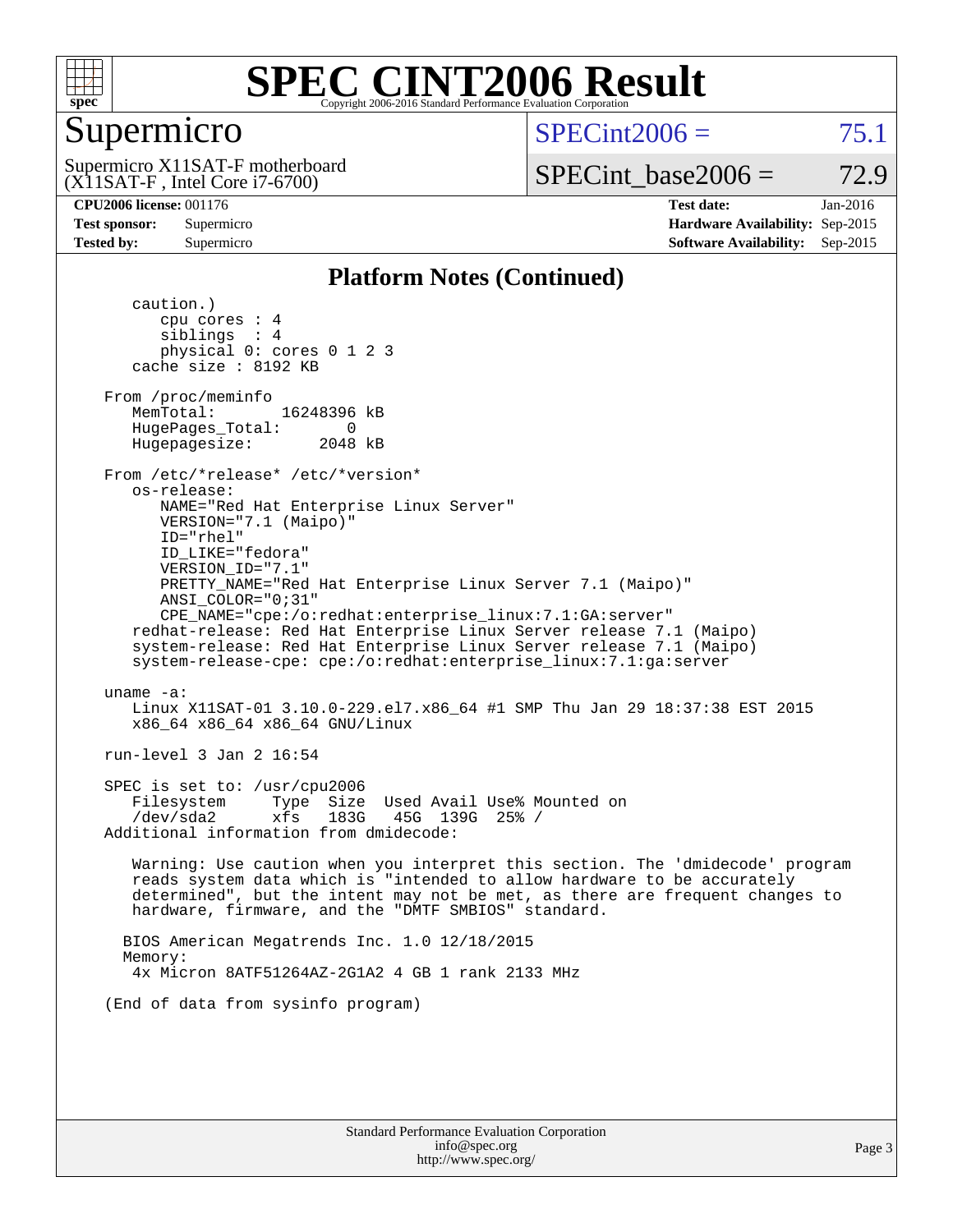

### Supermicro

 $SPECint2006 = 75.1$  $SPECint2006 = 75.1$ 

(X11SAT-F , Intel Core i7-6700) Supermicro X11SAT-F motherboard

SPECint base2006 =  $72.9$ 

**[Tested by:](http://www.spec.org/auto/cpu2006/Docs/result-fields.html#Testedby)** Supermicro **Supermicro [Software Availability:](http://www.spec.org/auto/cpu2006/Docs/result-fields.html#SoftwareAvailability)** Sep-2015

**[CPU2006 license:](http://www.spec.org/auto/cpu2006/Docs/result-fields.html#CPU2006license)** 001176 **[Test date:](http://www.spec.org/auto/cpu2006/Docs/result-fields.html#Testdate)** Jan-2016 **[Test sponsor:](http://www.spec.org/auto/cpu2006/Docs/result-fields.html#Testsponsor)** Supermicro **[Hardware Availability:](http://www.spec.org/auto/cpu2006/Docs/result-fields.html#HardwareAvailability)** Sep-2015

#### **[General Notes](http://www.spec.org/auto/cpu2006/Docs/result-fields.html#GeneralNotes)**

Environment variables set by runspec before the start of the run:  $KMP$  AFFINITY = "granularity=fine, scatter" LD\_LIBRARY\_PATH = "/usr/cpu2006/libs/32:/usr/cpu2006/libs/64:/usr/cpu2006/sh" OMP\_NUM\_THREADS = "4"

 Binaries compiled on a system with 1x Intel Core i5-4670K CPU + 32GB memory using RedHat EL 7.1 Transparent Huge Pages enabled with: echo always > /sys/kernel/mm/transparent\_hugepage/enabled

**[Base Compiler Invocation](http://www.spec.org/auto/cpu2006/Docs/result-fields.html#BaseCompilerInvocation)**

 $\frac{C \text{ benchmarks:}}{C \text{ C}}$ -m64

[C++ benchmarks:](http://www.spec.org/auto/cpu2006/Docs/result-fields.html#CXXbenchmarks) [icpc -m64](http://www.spec.org/cpu2006/results/res2016q1/cpu2006-20160106-38554.flags.html#user_CXXbase_intel_icpc_64bit_fc66a5337ce925472a5c54ad6a0de310)

### **[Base Portability Flags](http://www.spec.org/auto/cpu2006/Docs/result-fields.html#BasePortabilityFlags)**

 400.perlbench: [-DSPEC\\_CPU\\_LP64](http://www.spec.org/cpu2006/results/res2016q1/cpu2006-20160106-38554.flags.html#b400.perlbench_basePORTABILITY_DSPEC_CPU_LP64) [-DSPEC\\_CPU\\_LINUX\\_X64](http://www.spec.org/cpu2006/results/res2016q1/cpu2006-20160106-38554.flags.html#b400.perlbench_baseCPORTABILITY_DSPEC_CPU_LINUX_X64) 401.bzip2: [-DSPEC\\_CPU\\_LP64](http://www.spec.org/cpu2006/results/res2016q1/cpu2006-20160106-38554.flags.html#suite_basePORTABILITY401_bzip2_DSPEC_CPU_LP64) 403.gcc: [-DSPEC\\_CPU\\_LP64](http://www.spec.org/cpu2006/results/res2016q1/cpu2006-20160106-38554.flags.html#suite_basePORTABILITY403_gcc_DSPEC_CPU_LP64) 429.mcf: [-DSPEC\\_CPU\\_LP64](http://www.spec.org/cpu2006/results/res2016q1/cpu2006-20160106-38554.flags.html#suite_basePORTABILITY429_mcf_DSPEC_CPU_LP64) 445.gobmk: [-DSPEC\\_CPU\\_LP64](http://www.spec.org/cpu2006/results/res2016q1/cpu2006-20160106-38554.flags.html#suite_basePORTABILITY445_gobmk_DSPEC_CPU_LP64) 456.hmmer: [-DSPEC\\_CPU\\_LP64](http://www.spec.org/cpu2006/results/res2016q1/cpu2006-20160106-38554.flags.html#suite_basePORTABILITY456_hmmer_DSPEC_CPU_LP64) 458.sjeng: [-DSPEC\\_CPU\\_LP64](http://www.spec.org/cpu2006/results/res2016q1/cpu2006-20160106-38554.flags.html#suite_basePORTABILITY458_sjeng_DSPEC_CPU_LP64) 462.libquantum: [-DSPEC\\_CPU\\_LP64](http://www.spec.org/cpu2006/results/res2016q1/cpu2006-20160106-38554.flags.html#suite_basePORTABILITY462_libquantum_DSPEC_CPU_LP64) [-DSPEC\\_CPU\\_LINUX](http://www.spec.org/cpu2006/results/res2016q1/cpu2006-20160106-38554.flags.html#b462.libquantum_baseCPORTABILITY_DSPEC_CPU_LINUX) 464.h264ref: [-DSPEC\\_CPU\\_LP64](http://www.spec.org/cpu2006/results/res2016q1/cpu2006-20160106-38554.flags.html#suite_basePORTABILITY464_h264ref_DSPEC_CPU_LP64) 471.omnetpp: [-DSPEC\\_CPU\\_LP64](http://www.spec.org/cpu2006/results/res2016q1/cpu2006-20160106-38554.flags.html#suite_basePORTABILITY471_omnetpp_DSPEC_CPU_LP64) 473.astar: [-DSPEC\\_CPU\\_LP64](http://www.spec.org/cpu2006/results/res2016q1/cpu2006-20160106-38554.flags.html#suite_basePORTABILITY473_astar_DSPEC_CPU_LP64) 483.xalancbmk: [-DSPEC\\_CPU\\_LP64](http://www.spec.org/cpu2006/results/res2016q1/cpu2006-20160106-38554.flags.html#suite_basePORTABILITY483_xalancbmk_DSPEC_CPU_LP64) [-DSPEC\\_CPU\\_LINUX](http://www.spec.org/cpu2006/results/res2016q1/cpu2006-20160106-38554.flags.html#b483.xalancbmk_baseCXXPORTABILITY_DSPEC_CPU_LINUX)

### **[Base Optimization Flags](http://www.spec.org/auto/cpu2006/Docs/result-fields.html#BaseOptimizationFlags)**

[C benchmarks](http://www.spec.org/auto/cpu2006/Docs/result-fields.html#Cbenchmarks):

[-xCORE-AVX2](http://www.spec.org/cpu2006/results/res2016q1/cpu2006-20160106-38554.flags.html#user_CCbase_f-xAVX2_5f5fc0cbe2c9f62c816d3e45806c70d7) [-ipo](http://www.spec.org/cpu2006/results/res2016q1/cpu2006-20160106-38554.flags.html#user_CCbase_f-ipo) [-O3](http://www.spec.org/cpu2006/results/res2016q1/cpu2006-20160106-38554.flags.html#user_CCbase_f-O3) [-no-prec-div](http://www.spec.org/cpu2006/results/res2016q1/cpu2006-20160106-38554.flags.html#user_CCbase_f-no-prec-div) [-parallel](http://www.spec.org/cpu2006/results/res2016q1/cpu2006-20160106-38554.flags.html#user_CCbase_f-parallel) [-opt-prefetch](http://www.spec.org/cpu2006/results/res2016q1/cpu2006-20160106-38554.flags.html#user_CCbase_f-opt-prefetch) [-auto-p32](http://www.spec.org/cpu2006/results/res2016q1/cpu2006-20160106-38554.flags.html#user_CCbase_f-auto-p32)

[C++ benchmarks:](http://www.spec.org/auto/cpu2006/Docs/result-fields.html#CXXbenchmarks)

[-xCORE-AVX2](http://www.spec.org/cpu2006/results/res2016q1/cpu2006-20160106-38554.flags.html#user_CXXbase_f-xAVX2_5f5fc0cbe2c9f62c816d3e45806c70d7) [-ipo](http://www.spec.org/cpu2006/results/res2016q1/cpu2006-20160106-38554.flags.html#user_CXXbase_f-ipo) [-O3](http://www.spec.org/cpu2006/results/res2016q1/cpu2006-20160106-38554.flags.html#user_CXXbase_f-O3) [-no-prec-div](http://www.spec.org/cpu2006/results/res2016q1/cpu2006-20160106-38554.flags.html#user_CXXbase_f-no-prec-div) [-opt-prefetch](http://www.spec.org/cpu2006/results/res2016q1/cpu2006-20160106-38554.flags.html#user_CXXbase_f-opt-prefetch) [-auto-p32](http://www.spec.org/cpu2006/results/res2016q1/cpu2006-20160106-38554.flags.html#user_CXXbase_f-auto-p32) [-Wl,-z,muldefs](http://www.spec.org/cpu2006/results/res2016q1/cpu2006-20160106-38554.flags.html#user_CXXbase_link_force_multiple1_74079c344b956b9658436fd1b6dd3a8a) [-L/sh -lsmartheap64](http://www.spec.org/cpu2006/results/res2016q1/cpu2006-20160106-38554.flags.html#user_CXXbase_SmartHeap64_ed4ef857ce90951921efb0d91eb88472)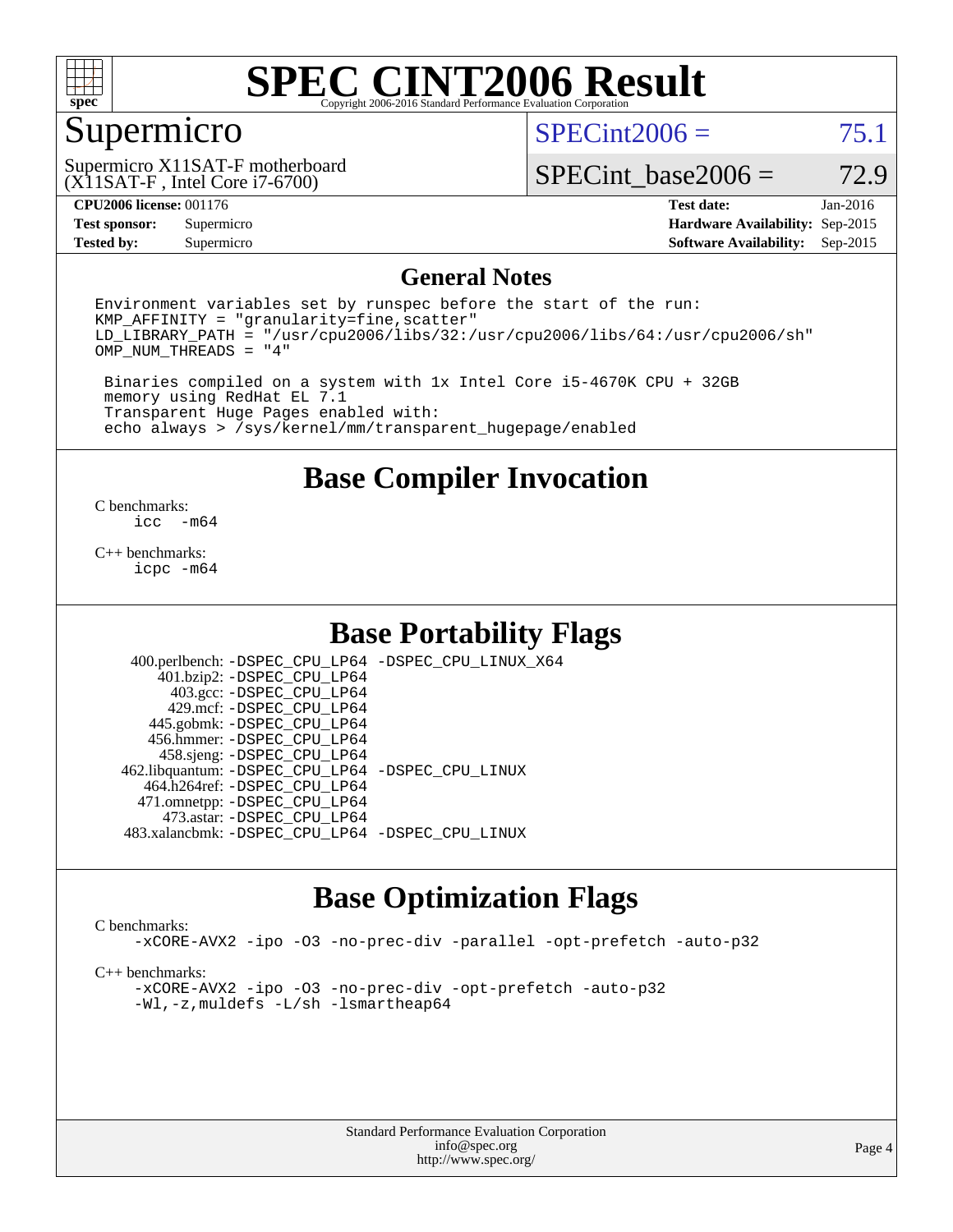

### Supermicro

(X11SAT-F , Intel Core i7-6700) Supermicro X11SAT-F motherboard  $SPECint2006 = 75.1$  $SPECint2006 = 75.1$ 

SPECint base2006 =  $72.9$ 

**[CPU2006 license:](http://www.spec.org/auto/cpu2006/Docs/result-fields.html#CPU2006license)** 001176 **[Test date:](http://www.spec.org/auto/cpu2006/Docs/result-fields.html#Testdate)** Jan-2016 **[Test sponsor:](http://www.spec.org/auto/cpu2006/Docs/result-fields.html#Testsponsor)** Supermicro **[Hardware Availability:](http://www.spec.org/auto/cpu2006/Docs/result-fields.html#HardwareAvailability)** Sep-2015 **[Tested by:](http://www.spec.org/auto/cpu2006/Docs/result-fields.html#Testedby)** Supermicro **Supermicro [Software Availability:](http://www.spec.org/auto/cpu2006/Docs/result-fields.html#SoftwareAvailability)** Sep-2015

### **[Base Other Flags](http://www.spec.org/auto/cpu2006/Docs/result-fields.html#BaseOtherFlags)**

[C benchmarks](http://www.spec.org/auto/cpu2006/Docs/result-fields.html#Cbenchmarks):

403.gcc: [-Dalloca=\\_alloca](http://www.spec.org/cpu2006/results/res2016q1/cpu2006-20160106-38554.flags.html#b403.gcc_baseEXTRA_CFLAGS_Dalloca_be3056838c12de2578596ca5467af7f3)

### **[Peak Compiler Invocation](http://www.spec.org/auto/cpu2006/Docs/result-fields.html#PeakCompilerInvocation)**

[C benchmarks \(except as noted below\)](http://www.spec.org/auto/cpu2006/Docs/result-fields.html#Cbenchmarksexceptasnotedbelow):

[icc -m64](http://www.spec.org/cpu2006/results/res2016q1/cpu2006-20160106-38554.flags.html#user_CCpeak_intel_icc_64bit_f346026e86af2a669e726fe758c88044)

400.perlbench: [icc -m32 -L/opt/intel/compilers\\_and\\_libraries\\_2016/linux/compiler/lib/ia32\\_lin](http://www.spec.org/cpu2006/results/res2016q1/cpu2006-20160106-38554.flags.html#user_peakCCLD400_perlbench_intel_icc_e10256ba5924b668798078a321b0cb3f)

445.gobmk: [icc -m32 -L/opt/intel/compilers\\_and\\_libraries\\_2016/linux/compiler/lib/ia32\\_lin](http://www.spec.org/cpu2006/results/res2016q1/cpu2006-20160106-38554.flags.html#user_peakCCLD445_gobmk_intel_icc_e10256ba5924b668798078a321b0cb3f)

[C++ benchmarks \(except as noted below\):](http://www.spec.org/auto/cpu2006/Docs/result-fields.html#CXXbenchmarksexceptasnotedbelow)

[icpc -m32 -L/opt/intel/compilers\\_and\\_libraries\\_2016/linux/compiler/lib/ia32\\_lin](http://www.spec.org/cpu2006/results/res2016q1/cpu2006-20160106-38554.flags.html#user_CXXpeak_intel_icpc_b4f50a394bdb4597aa5879c16bc3f5c5)

473.astar: [icpc -m64](http://www.spec.org/cpu2006/results/res2016q1/cpu2006-20160106-38554.flags.html#user_peakCXXLD473_astar_intel_icpc_64bit_fc66a5337ce925472a5c54ad6a0de310)

### **[Peak Portability Flags](http://www.spec.org/auto/cpu2006/Docs/result-fields.html#PeakPortabilityFlags)**

 400.perlbench: [-D\\_FILE\\_OFFSET\\_BITS=64](http://www.spec.org/cpu2006/results/res2016q1/cpu2006-20160106-38554.flags.html#user_peakPORTABILITY400_perlbench_file_offset_bits_64_438cf9856305ebd76870a2c6dc2689ab) [-DSPEC\\_CPU\\_LINUX\\_IA32](http://www.spec.org/cpu2006/results/res2016q1/cpu2006-20160106-38554.flags.html#b400.perlbench_peakCPORTABILITY_DSPEC_CPU_LINUX_IA32) 401.bzip2: [-DSPEC\\_CPU\\_LP64](http://www.spec.org/cpu2006/results/res2016q1/cpu2006-20160106-38554.flags.html#suite_peakPORTABILITY401_bzip2_DSPEC_CPU_LP64) 403.gcc: [-DSPEC\\_CPU\\_LP64](http://www.spec.org/cpu2006/results/res2016q1/cpu2006-20160106-38554.flags.html#suite_peakPORTABILITY403_gcc_DSPEC_CPU_LP64) 429.mcf: [-DSPEC\\_CPU\\_LP64](http://www.spec.org/cpu2006/results/res2016q1/cpu2006-20160106-38554.flags.html#suite_peakPORTABILITY429_mcf_DSPEC_CPU_LP64) 445.gobmk: [-D\\_FILE\\_OFFSET\\_BITS=64](http://www.spec.org/cpu2006/results/res2016q1/cpu2006-20160106-38554.flags.html#user_peakPORTABILITY445_gobmk_file_offset_bits_64_438cf9856305ebd76870a2c6dc2689ab) 456.hmmer: [-DSPEC\\_CPU\\_LP64](http://www.spec.org/cpu2006/results/res2016q1/cpu2006-20160106-38554.flags.html#suite_peakPORTABILITY456_hmmer_DSPEC_CPU_LP64) 458.sjeng: [-DSPEC\\_CPU\\_LP64](http://www.spec.org/cpu2006/results/res2016q1/cpu2006-20160106-38554.flags.html#suite_peakPORTABILITY458_sjeng_DSPEC_CPU_LP64) 462.libquantum: [-DSPEC\\_CPU\\_LP64](http://www.spec.org/cpu2006/results/res2016q1/cpu2006-20160106-38554.flags.html#suite_peakPORTABILITY462_libquantum_DSPEC_CPU_LP64) [-DSPEC\\_CPU\\_LINUX](http://www.spec.org/cpu2006/results/res2016q1/cpu2006-20160106-38554.flags.html#b462.libquantum_peakCPORTABILITY_DSPEC_CPU_LINUX) 464.h264ref: [-DSPEC\\_CPU\\_LP64](http://www.spec.org/cpu2006/results/res2016q1/cpu2006-20160106-38554.flags.html#suite_peakPORTABILITY464_h264ref_DSPEC_CPU_LP64) 471.omnetpp: [-D\\_FILE\\_OFFSET\\_BITS=64](http://www.spec.org/cpu2006/results/res2016q1/cpu2006-20160106-38554.flags.html#user_peakPORTABILITY471_omnetpp_file_offset_bits_64_438cf9856305ebd76870a2c6dc2689ab) 473.astar: [-DSPEC\\_CPU\\_LP64](http://www.spec.org/cpu2006/results/res2016q1/cpu2006-20160106-38554.flags.html#suite_peakPORTABILITY473_astar_DSPEC_CPU_LP64) 483.xalancbmk: [-D\\_FILE\\_OFFSET\\_BITS=64](http://www.spec.org/cpu2006/results/res2016q1/cpu2006-20160106-38554.flags.html#user_peakPORTABILITY483_xalancbmk_file_offset_bits_64_438cf9856305ebd76870a2c6dc2689ab) [-DSPEC\\_CPU\\_LINUX](http://www.spec.org/cpu2006/results/res2016q1/cpu2006-20160106-38554.flags.html#b483.xalancbmk_peakCXXPORTABILITY_DSPEC_CPU_LINUX)

### **[Peak Optimization Flags](http://www.spec.org/auto/cpu2006/Docs/result-fields.html#PeakOptimizationFlags)**

[C benchmarks](http://www.spec.org/auto/cpu2006/Docs/result-fields.html#Cbenchmarks):

 400.perlbench: [-xCORE-AVX2](http://www.spec.org/cpu2006/results/res2016q1/cpu2006-20160106-38554.flags.html#user_peakPASS2_CFLAGSPASS2_LDCFLAGS400_perlbench_f-xAVX2_5f5fc0cbe2c9f62c816d3e45806c70d7)(pass 2) [-prof-gen:threadsafe](http://www.spec.org/cpu2006/results/res2016q1/cpu2006-20160106-38554.flags.html#user_peakPASS1_CFLAGSPASS1_LDCFLAGS400_perlbench_prof_gen_21a26eb79f378b550acd7bec9fe4467a)(pass 1)  $-i\text{po}(pass 2) -\tilde{O}3(pass 2)$  [-no-prec-div](http://www.spec.org/cpu2006/results/res2016q1/cpu2006-20160106-38554.flags.html#user_peakPASS2_CFLAGSPASS2_LDCFLAGS400_perlbench_f-no-prec-div)(pass 2) [-par-num-threads=1](http://www.spec.org/cpu2006/results/res2016q1/cpu2006-20160106-38554.flags.html#user_peakPASS1_CFLAGSPASS1_LDCFLAGS400_perlbench_par_num_threads_786a6ff141b4e9e90432e998842df6c2)(pass 1) [-prof-use](http://www.spec.org/cpu2006/results/res2016q1/cpu2006-20160106-38554.flags.html#user_peakPASS2_CFLAGSPASS2_LDCFLAGS400_perlbench_prof_use_bccf7792157ff70d64e32fe3e1250b55)(pass 2) [-opt-prefetch](http://www.spec.org/cpu2006/results/res2016q1/cpu2006-20160106-38554.flags.html#user_peakCOPTIMIZE400_perlbench_f-opt-prefetch) [-ansi-alias](http://www.spec.org/cpu2006/results/res2016q1/cpu2006-20160106-38554.flags.html#user_peakCOPTIMIZE400_perlbench_f-ansi-alias)

 401.bzip2: [-xCORE-AVX2](http://www.spec.org/cpu2006/results/res2016q1/cpu2006-20160106-38554.flags.html#user_peakPASS2_CFLAGSPASS2_LDCFLAGS401_bzip2_f-xAVX2_5f5fc0cbe2c9f62c816d3e45806c70d7)(pass 2) [-prof-gen:threadsafe](http://www.spec.org/cpu2006/results/res2016q1/cpu2006-20160106-38554.flags.html#user_peakPASS1_CFLAGSPASS1_LDCFLAGS401_bzip2_prof_gen_21a26eb79f378b550acd7bec9fe4467a)(pass 1)  $-i\text{po}(pass 2) -\overline{O}3(pass 2)$  [-no-prec-div](http://www.spec.org/cpu2006/results/res2016q1/cpu2006-20160106-38554.flags.html#user_peakCOPTIMIZEPASS2_CFLAGSPASS2_LDCFLAGS401_bzip2_f-no-prec-div) [-par-num-threads=1](http://www.spec.org/cpu2006/results/res2016q1/cpu2006-20160106-38554.flags.html#user_peakPASS1_CFLAGSPASS1_LDCFLAGS401_bzip2_par_num_threads_786a6ff141b4e9e90432e998842df6c2)(pass 1) [-prof-use](http://www.spec.org/cpu2006/results/res2016q1/cpu2006-20160106-38554.flags.html#user_peakPASS2_CFLAGSPASS2_LDCFLAGS401_bzip2_prof_use_bccf7792157ff70d64e32fe3e1250b55)(pass 2) [-auto-ilp32](http://www.spec.org/cpu2006/results/res2016q1/cpu2006-20160106-38554.flags.html#user_peakCOPTIMIZE401_bzip2_f-auto-ilp32)

Continued on next page

Standard Performance Evaluation Corporation [info@spec.org](mailto:info@spec.org) <http://www.spec.org/>

Page 5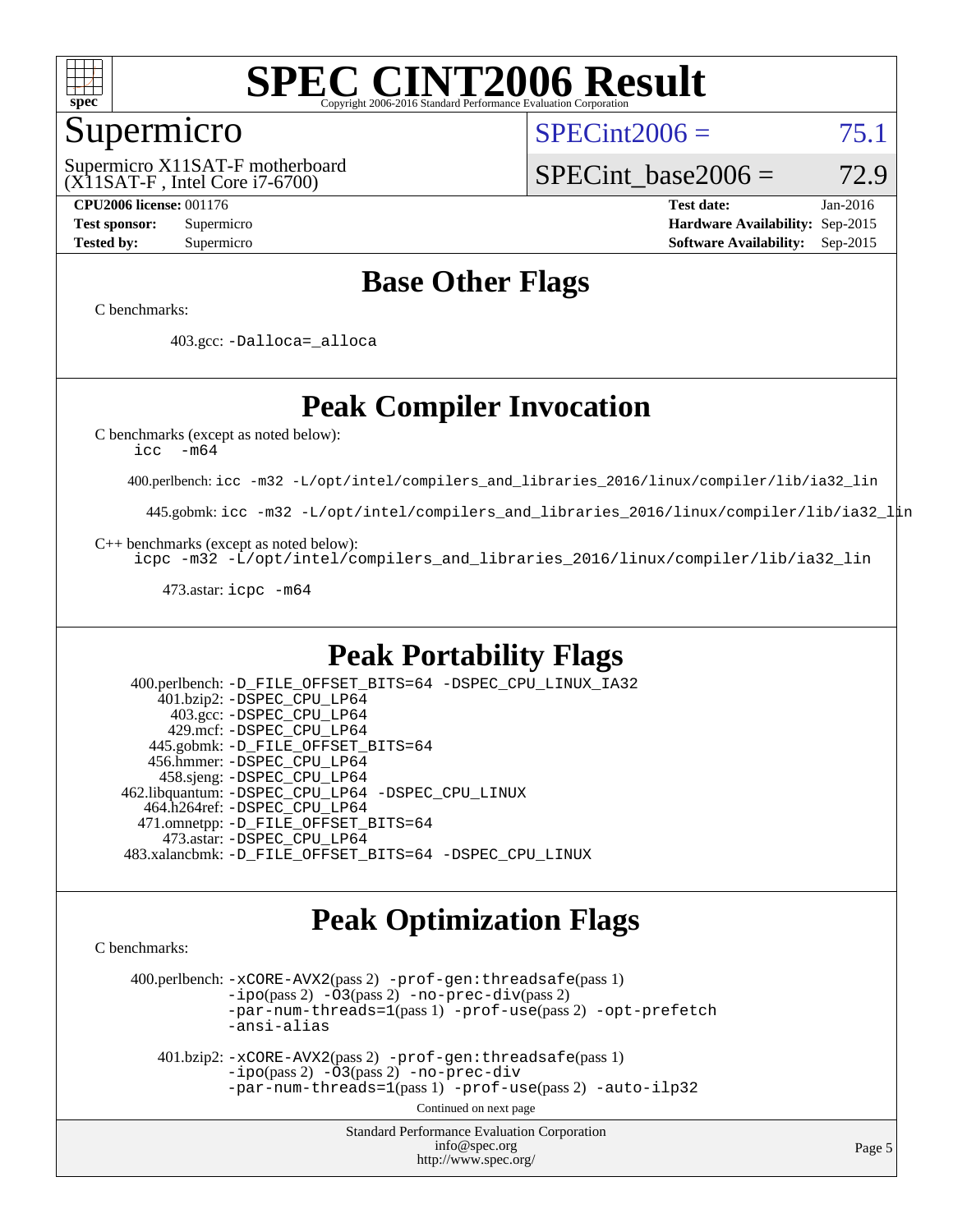

### Supermicro

 $SPECint2006 = 75.1$  $SPECint2006 = 75.1$ 

(X11SAT-F , Intel Core i7-6700) Supermicro X11SAT-F motherboard

SPECint base2006 =  $72.9$ 

**[CPU2006 license:](http://www.spec.org/auto/cpu2006/Docs/result-fields.html#CPU2006license)** 001176 **[Test date:](http://www.spec.org/auto/cpu2006/Docs/result-fields.html#Testdate)** Jan-2016 **[Test sponsor:](http://www.spec.org/auto/cpu2006/Docs/result-fields.html#Testsponsor)** Supermicro **[Hardware Availability:](http://www.spec.org/auto/cpu2006/Docs/result-fields.html#HardwareAvailability)** Sep-2015 **[Tested by:](http://www.spec.org/auto/cpu2006/Docs/result-fields.html#Testedby)** Supermicro **Supermicro [Software Availability:](http://www.spec.org/auto/cpu2006/Docs/result-fields.html#SoftwareAvailability)** Sep-2015

### **[Peak Optimization Flags \(Continued\)](http://www.spec.org/auto/cpu2006/Docs/result-fields.html#PeakOptimizationFlags)**

```
 401.bzip2 (continued):
                -opt-prefetch -ansi-alias
          403.gcc: -xCORE-AVX2 -ipo -O3 -no-prec-div -inline-calloc
                -opt-malloc-options=3 -auto-ilp32
         429.mcf: -xCORE-AVX2 -ipo -O3 -no-prec-div -parallel
                -opt-prefetch -auto-p32
       445.gobmk: -xCORE-AVX2(pass 2) -prof-gen:threadsafe(pass 1)
                -prof-use(pass 2) -par-num-threads=1(pass 1) -ansi-alias
       456.hmmer: basepeak = yes
        458.sjeng: -xCORE-AVX2(pass 2) -prof-gen:threadsafe(pass 1)
                -i\text{po}(pass 2) -\tilde{O}3(pass 2)-no-prec-div(pass 2)
                -par-num-threads=1(pass 1) -prof-use(pass 2) -unroll4
   462.libquantum: basepeak = yes
     464.h264ref: basepeak = yes
C++ benchmarks: 
      471.omnetpp: -xCORE-AVX2(pass 2) -prof-gen:threadsafe(pass 1)
                -i\text{po}(pass 2) -\overline{O}3(pass 2) -no-\overline{prec}\-div(pass 2)-par-num-threads=1(pass 1) -prof-use(pass 2)
                -opt-ra-region-strategy=block -ansi-alias
                -Wl,-z,muldefs -L/sh -lsmartheap
         473.astar: -xCORE-AVX2 -ipo -O3 -no-prec-div -opt-prefetch
                -auto-p32 -Wl,-z,muldefs -L/sh -lsmartheap64
    483.xalancbmk: -xCORE-AVX2 -ipo -O3 -no-prec-div -opt-prefetch
                -ansi-alias -Wl,-z,muldefs -L/sh -lsmartheap
```
### **[Peak Other Flags](http://www.spec.org/auto/cpu2006/Docs/result-fields.html#PeakOtherFlags)**

[C benchmarks](http://www.spec.org/auto/cpu2006/Docs/result-fields.html#Cbenchmarks):

403.gcc: [-Dalloca=\\_alloca](http://www.spec.org/cpu2006/results/res2016q1/cpu2006-20160106-38554.flags.html#b403.gcc_peakEXTRA_CFLAGS_Dalloca_be3056838c12de2578596ca5467af7f3)

```
The flags files that were used to format this result can be browsed at
http://www.spec.org/cpu2006/flags/Intel-ic16.0-official-linux64.html
http://www.spec.org/cpu2006/flags/Supermicro-Platform-Settings-V1.2-revH.html
```